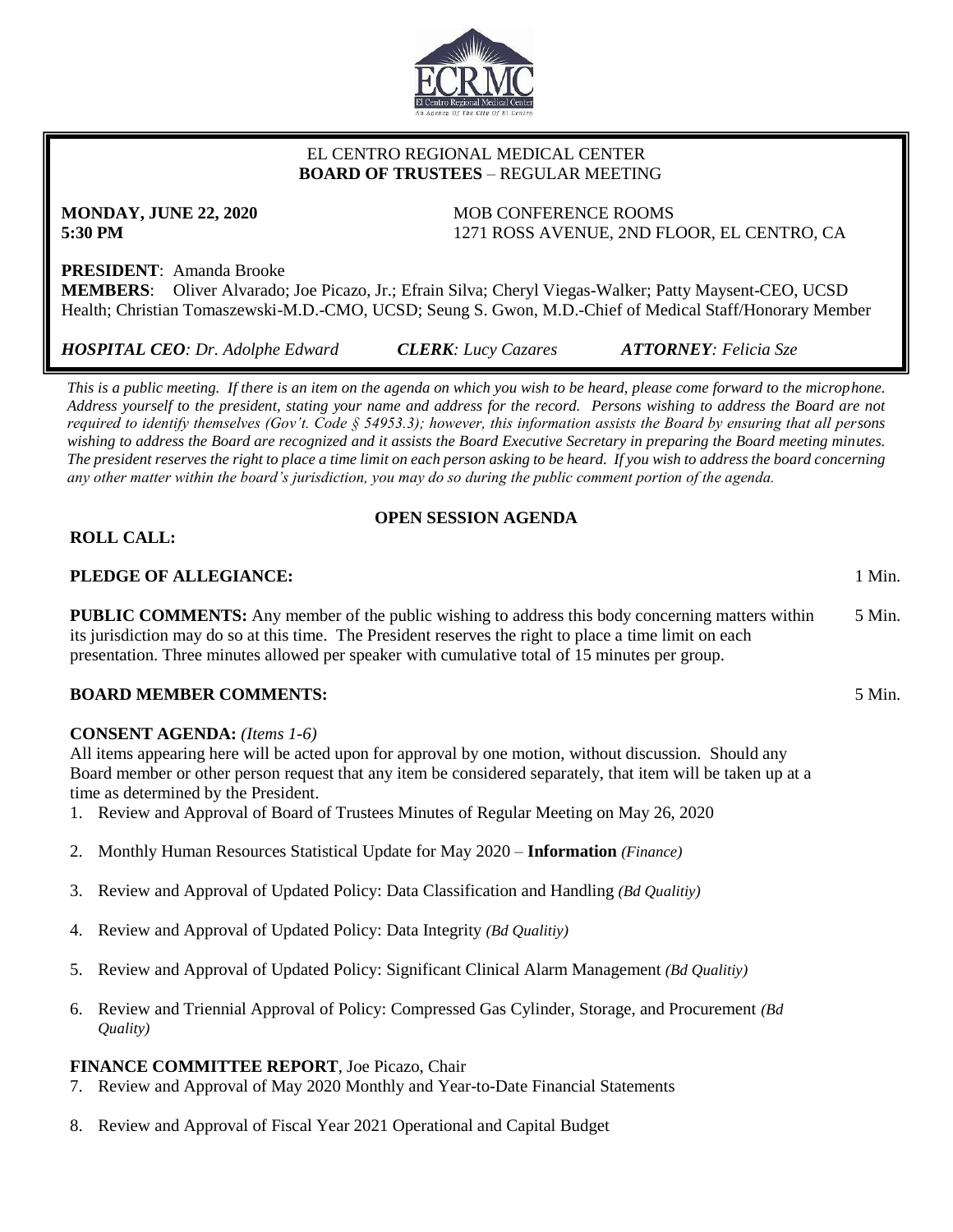# **BOARD OF TRUSTEES – REGULAR MEETING** EL CENTRO REGIONAL MEDICAL CENTER MOB CONFERENCE ROOMS, 2ND FLOOR, 1271 ROSS AVENUE, EL CENTRO, CA **MONDAY, JUNE 22, 2020**

- 9. Review and Approval of Memorandum of Understanding (MOU) By and Between El Centro Regional Medical Center and Teamsters Local Union 542 for the hospital's technical group
- 10. Review and Approval of Board of Trustees Resolution Authorizing Chief Executive Officer Adolphe Edward to Take Action with Regard to Forbearance Agreement (Signature Authority)

## **CEO DISCUSSION**

- 11. Verbal Report from the CEO to the Board of Trustees **Information**
- 12. Designation of Representatives to Direct Negotiation with University of California, San Diego
- 13. Manager Update Patty Maysent

## **RECESS TO CLOSED SESSION:**

- **A. TRADE SECRETS.** The Hospital Board will recess to closed session pursuant to Govt. Code Section 37606(b) for the purpose of discussion and/or deliberation of reports involving hospital trade secret(s) as defined in Civil Code Section 3426.1(d) and which is necessary to a new service or program, and which would, if prematurely disclosed create a substantial probability of depriving the hospital of a substantial economic benefit:
	- Discussion on New Hospital Program Proposed Professional Services Agreement with University of California, San Diego for Emergency Department Staffing and Related Terms (estimated date of public disclosure July 2020)
	- Report Involving Potential New Hospital Service or Program in Fiscal Year 2021 in light of current finances (estimated date of public disclosure September 2020)
		- o Finance Committee Report
		- o CEO Report
- **B. HEARING/DELIBERATIONS RE MEDICAL QUALITY COMMITTEE REPORTS/STAFF PRIVILEGES.** The Hospital Board will recess to closed session pursuant to Government Code Section 37624.3 for a hearing and/or deliberations concerning reports of the hospital medical audit committee, or X quality assurance committees, or X staff privileges.
- **C. CONFERENCE WITH LEGAL COUNSEL—EXISTING LITIGATION.** The Hospital Board will recess to closed session pursuant to Paragraph (1) of subdivision (d) of Government Code Section 54956.9 to confer with legal counsel on litigation that has been initiated formally:
	- (i) *Camarena v. ECRMC*, case no. ECU001008, Imperial Superior Court; and
	- (ii) *In re Goff*, claim no. 19-1151.
- **D. CONFERENCE WITH LABOR NEGOTIATORS.** The Hospital Board will recess to closed session pursuant to Government Code Section 54957.6 to discuss the Memorandum of Understanding (MOU) By and Between El Centro Regional Medical Center and Teamsters Local Union 542 for the hospital's technical group.

#### **RECONVENE TO OPEN SESSION – BOARD PRESIDENT**

## **ANNOUNCEMENT OF CLOSED SESSION ACTIONS, IF ANY – GENERAL COUNSEL/ MEDICAL STAFF**